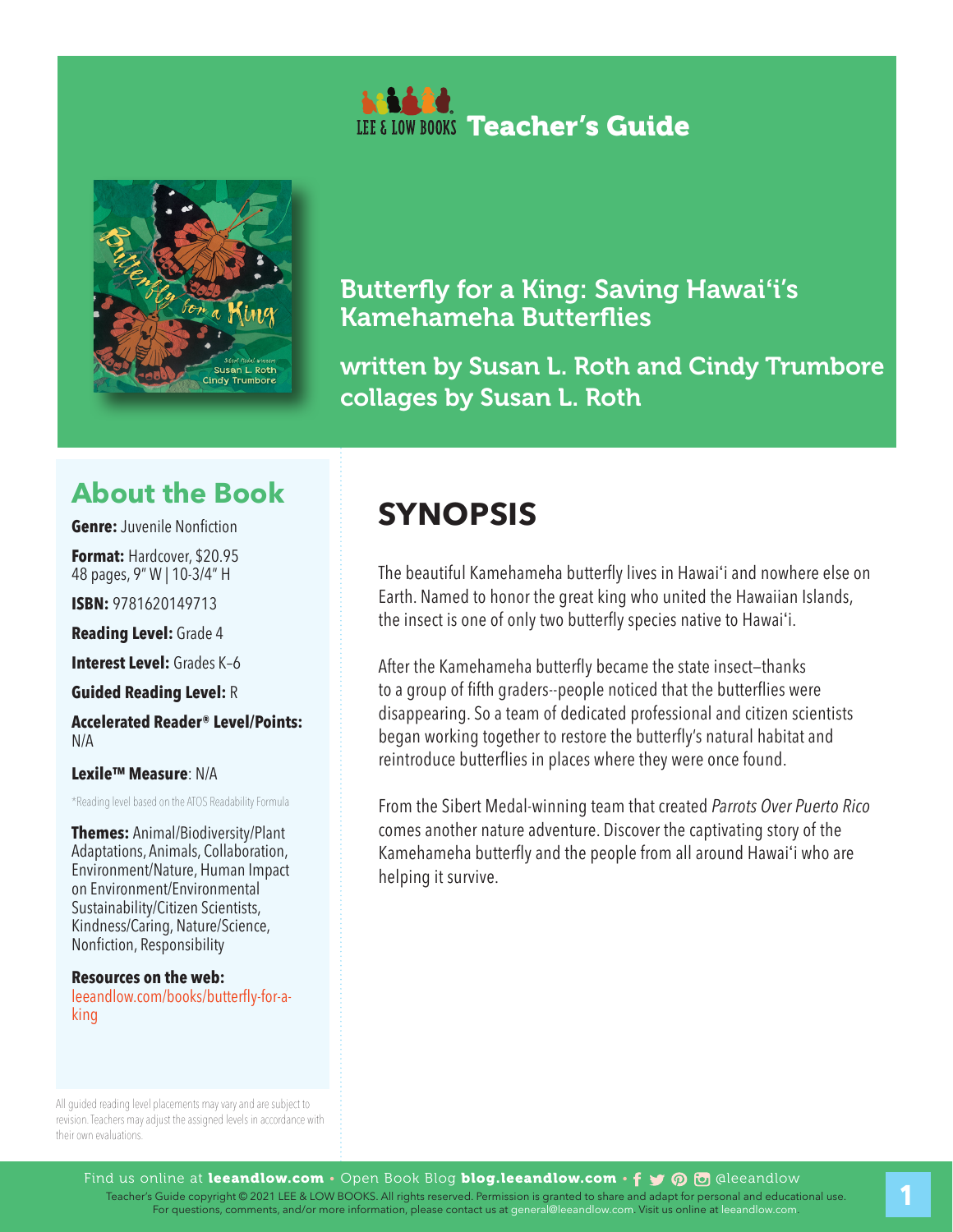

## **BACKGROUND**

### **Afterword from Co-authors Susan L. Roth and Cindy Trumbore**

"Hawai'i has eight main islands and many smaller ones that together stretch about 1,500 miles (2,414 kilometers) across the Pacific Ocean. Scientists once thought the islands were settled over hundreds of years, starting sometime between the years 300 and 600. More recent research suggests that the islands were settled later and in a shorter time period: between about 1219 and 1266.

The first people to reach the islands traveled in canoes from islands in West Polynesia thousands of miles away. Several different kingdoms existed across the chain until King Kamehameha (ca. 1758–1819) unified the islands into a single kingdom in 1810. His reign is celebrated every June 11 in Hawai'i as a state holiday featuring parades and ceremonies. Statues of the king are decorated with colorful wreaths of flowers called lei.

In the Kumulipo, the sacred Hawaiian creation chant that tells how life began on the islands, the butterfly is one of the first creatures named. The Kumulipo includes these lines about the Pe'elua (caterpillar):

*The Pe'elua was born and became parent; Its offspring was a flying Pulelehua.*

Ancestors of the Kamehameha butterfly arrived in Hawai'i millions of years ago. The butterfly was first described by scientist Johann Friedrich von Eschscholtz in 1821. Its scientific name is *Vanessa tameamea*.

The fifth-grade students who asked to have the butterfly named the state insect of Hawai'i in 2009 attended Pearl Ridge Elementary School on the island of O'ahu. They said the butterfly represented the beauty and history of their islands and the unity among them.

There are millions of species of insects in the world, and they are disappearing from Earth at an alarming rate. Climate change, habitat loss, the introduction of non-native predators, and the use of pesticides all contribute to declines of insect species; and when insects disappear, the animals that eat them and the plants they pollinate also suffer. Some of these conditions contributed to the decline of the Kamehameha butterfly, the first Hawaiian insect to be the subject of a captive breeding and reintroduction program.

Hawai'i's Department of Land and Natural Resources (DLNR), which protects and preserves the state's incredible range of insects, plants, and animals, provided the funding for the Pulelehua Project. The DLNR's Division of Forestry and Wildlife includes a program that studies Hawai'i's invertebrates, animals that do not have backbones, including all insects. Cynthia B. King, who coordinates the state's Hawai'i Invertebrate Program, approached entomologist Dr. Will Haines to lead the reintroduction efforts for the Kamehameha butterfly. The project now has a dedicated insectary for breeding the butterflies and other rare insects.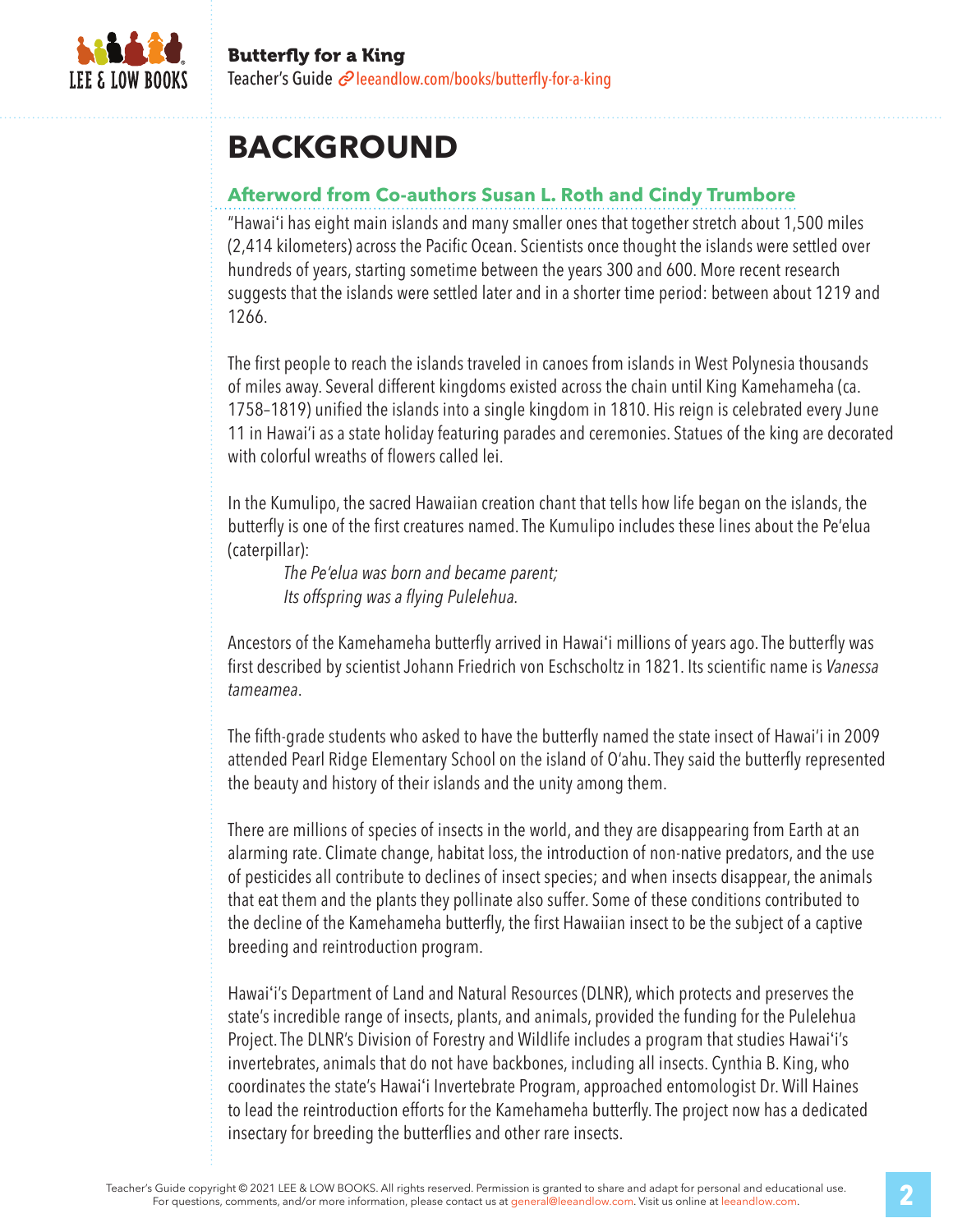

The project also uses a software program to analyze data and create a distribution map. The map shows where Kamehameha butterflies have been seen. It also indicates the places in Hawai'i that have living conditions—plants, temperatures, sunshine, rainfall, and other resources—the butterflies need to survive. With this information, scientists can pinpoint areas where reintroductions are most likely to be successful. Scientists count a release a success if afterward they spot butterflies and caterpillars in a native habitat where the insects had once disappeared.

As the project continues, the scientists try new techniques to help the butterflies survive and reproduce. The Honolulu Zoo has its own population of Kamehameha butterflies, and the scientists learn from the work done at the zoo too.

The Pulelehua Project still relies on citizen scientists for sightings of the Kamehameha butterfly in all stages of its life cycle. If you live in or visit Hawai'i and spot a Kamehameha butterfly, caterpillar, egg, or chrysalis, you can become part of the project by taking a photo. Add a description of the sighting location and the date, and then visit the Pulelehua Project webpage (https://www. inaturalist.org/projects/pulelehua-project) for information about how to submit your photo.

*Mahalo*—thank you!"

#### **Illustartor's Note from Susan L. Roth**

I have been completely humbled by the Kamehameha butterfly: by its beauty and its precision and its intricacies.

This is how I made the butterflies for the pages of this book. I started by assembling the following: two very good color photographs of the Kamehameha butterfly (one female, one male); two pairs of sharp scissors (one very small with thin, slightly curved blades and one a little bit larger with pointy, straight blades); one pair of sharp, pointy tweezers with tips that meet precisely; colored papers (black, orange, white, and brownish-orange); and double-sided adhesive tape. Then I studied the photographs for all the details they provided. After that I very carefully cut out the shapes I needed in each color and arranged them to form butterflies. Last, I used the adhesive tape to stick the cut pieces of colored papers together. KAMEHAMEHA BUTTERFLIES!

It is with amazement and in total awe of the real butterflies that I ask you to accept my images as pretty close representations. But if you want to see these beautiful butterflies as they really are, you'll just have to visit them in Hawai'i!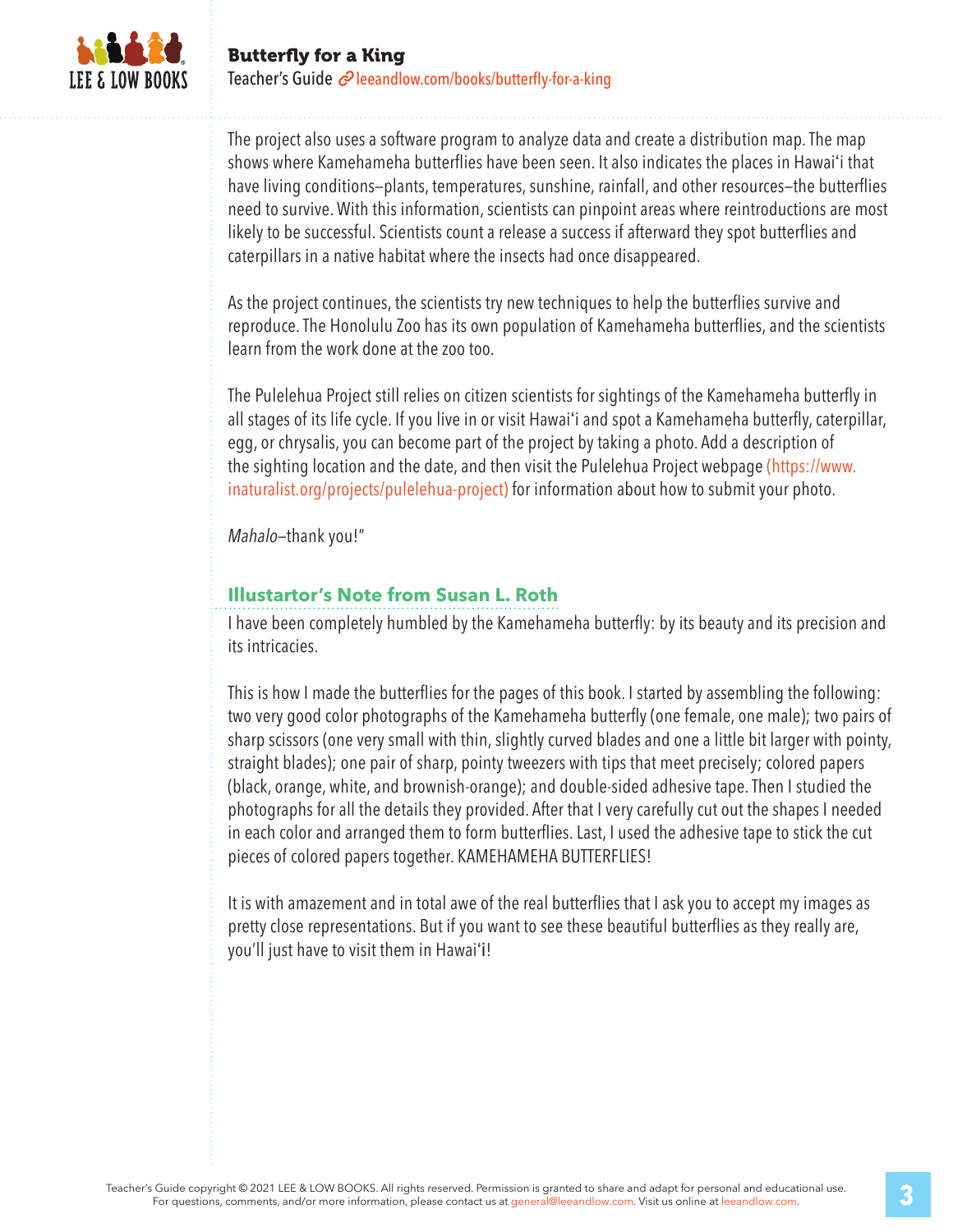

## **BEFORE READING**

### **Prereading Focus Questions**

(Reading Standards, Craft & Structure, Strand 5 and Integration of Knowledge & Ideas, Strand 7) (Speaking & Listening Standards, Comprehension & Collaboration, Strands 1 and 2)

Before introducing this book to students, you may wish to develop background knowledge and promote anticipation by posing questions such as the following:

- What do you know about butterflies? Where do they live? What do they eat?
- Sometimes animal species start to disappear from places they have always lived. What are some of the reasons why this happens? How can people protect animals and the places where they live? Why do scientists work hard to protect and manage different species of animals?
- Locate Hawai'i on a map. What kinds of plants and animals do you think live there?

### **Exploring the Book**

(Reading Standards, Key Ideas & Details, Strand 1; Craft & Structure, Strand 5; and Integration of Knowledge & Ideas, Strand 7) (Speaking & Listening Standards, Comprehension & Collaboration, Strands 1 and 2)

- Book Title Exploration: Talk about the title of the book, *Butterflyfor a King: Saving Hawai*'*i's Kamehameha Butterflies*. Then ask students what they think this book will most likely be about and whom the book might be about. What do they think might happen? What information do they think they might learn? What makes them think that?
- Read Cindy Trumbore's Biography: Read about Cindy Trumbore on the jacket back flap as well as on her website (http://cindykane.net/). Where do you think Cindy Trumbore gets ideas for her books? How do you think she gets inspired for her books?
- Read Susan L. Roth's Biography: Read about Susan L. Roth on the jacket back flap as well as on her website (http://susanlroth.com/). Susan L. Roth co-wrote the book with Cindy Trumbore, and Susan also created the illustrations. How do you think she creates her collages? What kinds of materials do you think she uses?
- Encourage students to stop and jot in their reading notebooks during the read-aloud when they: learn new information, see a powerful image, have an emotional reaction or an idea, have a question, or hear new words.
- Have students quickly write a feeling in their notebooks during reading. After reading, ask students why they wrote down that feeling and have them write a journal entry about it.

### **Setting a Purpose for Reading**

(Reading Standards, Key Ideas & Details, Strands 1–3)

Have students read to find out:

- which butterfly is unique to Hawai'i and why
- how the Kamehameha butterfly became the state insect
- why the Hawaiian people came together to save the Kamehameha butterfly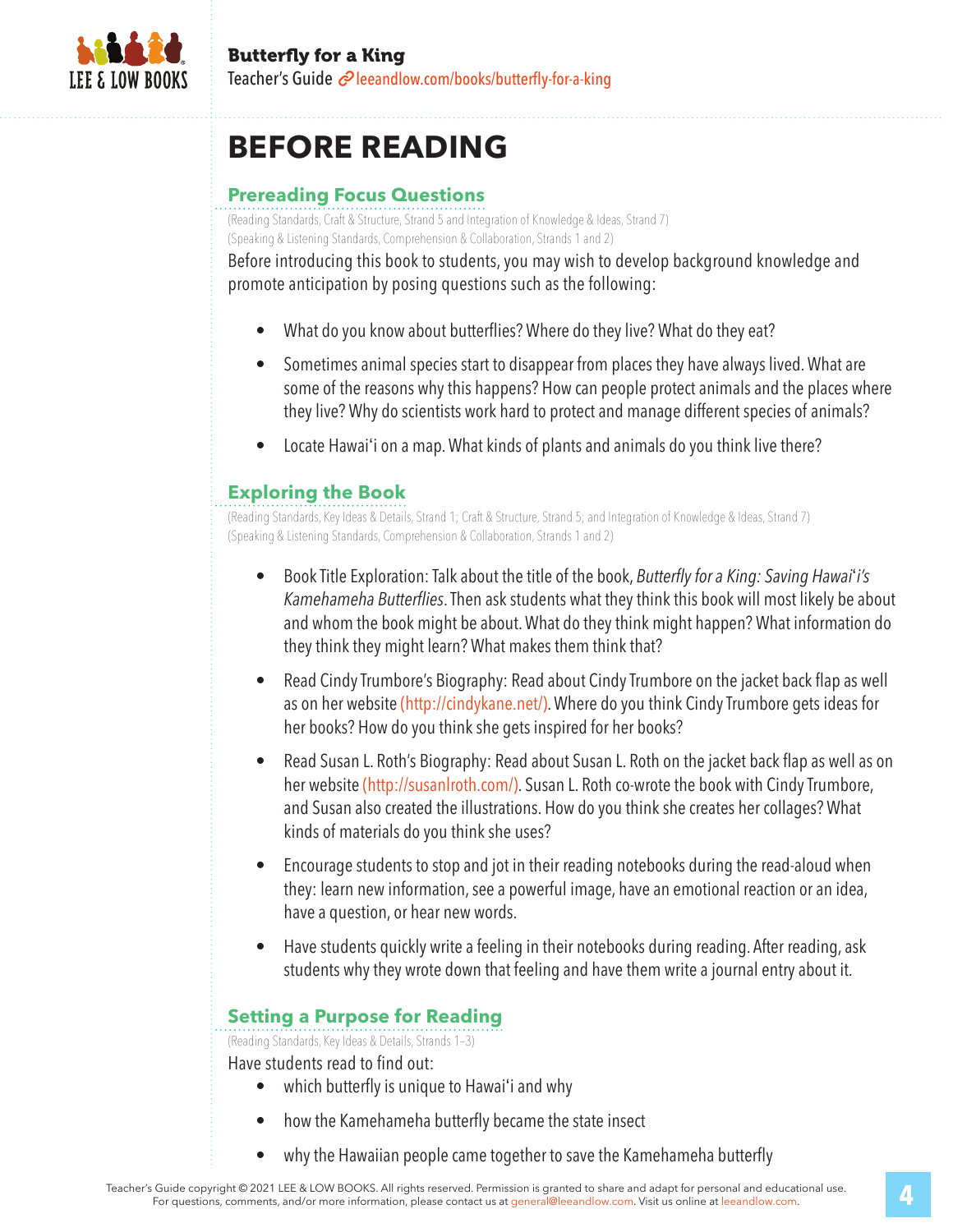

- how scientists and the Hawaiian community worked to preserve and help the Kamehameha butterfly population grow and survive
- the theme of the story
- how the title fits the theme of the story

Encourage students to consider why the authors and illustrator, Susan L. Roth and Cindy Trumbore, would want to share this story with young people.

# **VOCABULARY**

(Reading Standards, Craft & Structure, Strand 4) (Language Standards, Vocabulary Acquisition & Use, Strands 4–6) (Speaking & Listening Standards, Comprehension & Collaboration, Strands 1 and 2)

The story contains several content-specific and academic words and phrases that may be unfamiliar to students. Based on students' prior knowledge, review some or all of the vocabulary below. Encourage a variety of strategies to support students' vocabulary acquisition: look up and record word definitions from a dictionary, write the meaning of the word or phrase in their own words, draw a picture of the meaning of the word, create a specific action for each word, list synonyms and antonyms, and write a meaningful sentence that demonstrates the definition of the word. (Many of the Spanish words can be found in the book glossary, but there are also some that are not included. Students could be encouraged to create a log of these words—they will not be listed here.)

### **Content Specific**

caterpillar, Hawai'i, lava, Pacific Ocean, volcano, island, continent, kilometers, nectar, sap, koa tree, Halley's Comet, King Kamehameha, pollinate, *aloha*, Hawai'i Department of Land and Natural Resources, University of Hawai'i, Pulelehua Project, *Pulelehua*, citizen scientists, māmaki, mandibles, chrysalis, proboscis, data, marsh, O'ahu, Manoa Cliff Restoration Area

#### **Academic**

magnificent, spiny, residents, emerges, dangling, flexes, analyze, fulfilled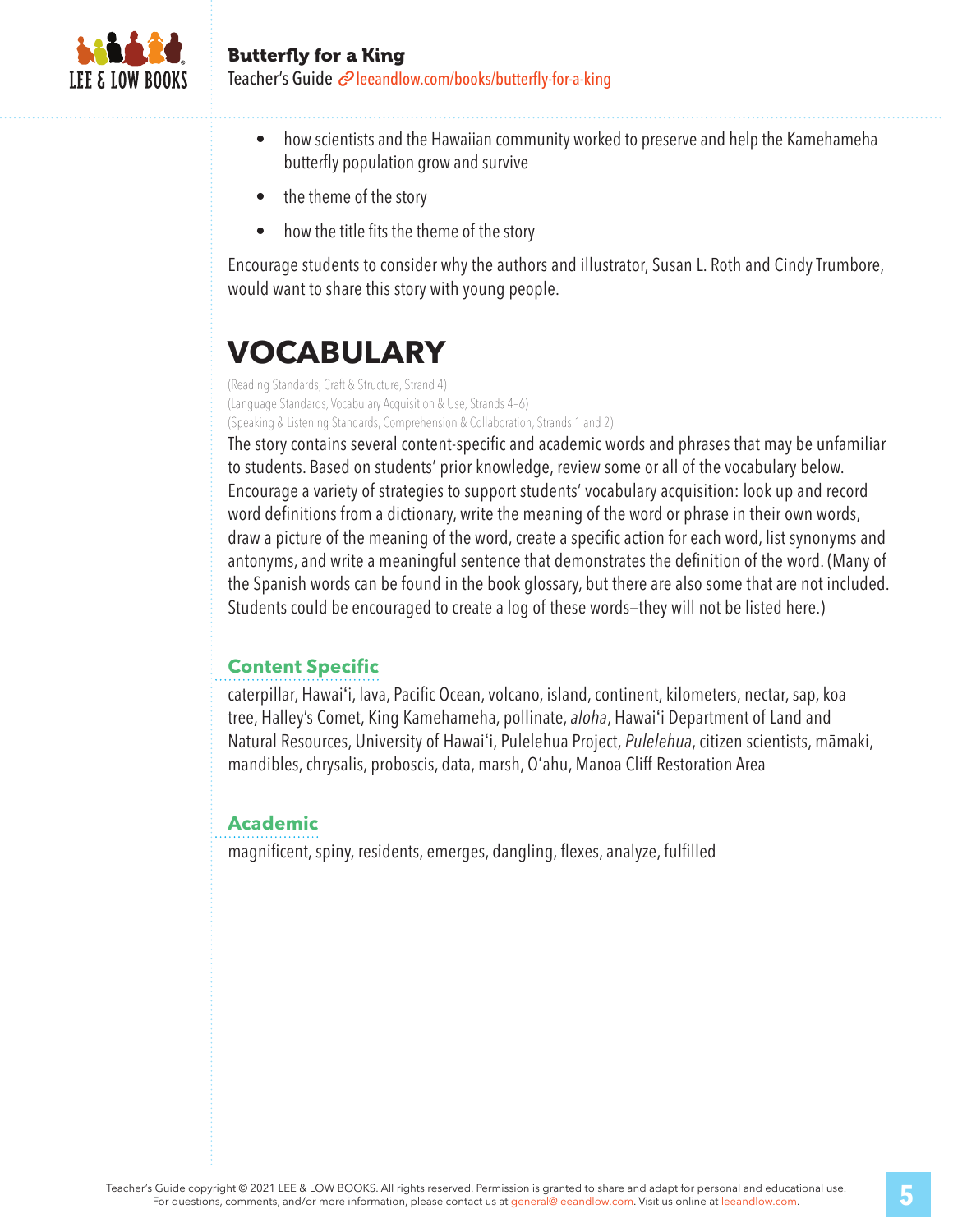

## **AFTER READING**

### **Discussion Questions**

After students have read the book, use these or similar questions to generate discussion, enhance comprehension, and develop appreciation for the content. Encourage students to refer to passages and/or illustrations in the book to support their responses. **To build skills in close reading of a text, students should cite textual evidence with their answers.**

### **Literal Comprehension**

(Reading Standards, Key Ideas & Details, Strands 1–3)

(Speaking & Listening Standards, Comprehension & Collaboration, Strands 1–3 and Presentation of Knowledge & Ideas, Strand 4)

- **1.** How does the story begin?
- **2.** What is lava? How did it form islands?
- **3.** How were plants able to grow on Hawai'i? What happened?
- **4.** How is the butterfly that was special to Hawai'i unique? What does it look like?
- **5.** When was Halley's Comet first seen? What did people of the Hawaiian Islands say about it?
- **6.** Who is King Kamehameha and what was he like?
- **7.** When did King Kamehameha rule in Hawai'i?
- **8.** Why was the special butterfly named after King Kamehameha?
- **9.** What happened in 2009?
- **10.** How did the students work together to propose that the Kamehameha butterfly should be the state insect?
- **11.** What did students tell Hawaiian lawmakers about the butterfly?
- **12.** How was the butterfly like sharing *aloha*?
- **13.** What did the lawmakers decide to do? What happened after?
- **14.** What did the Hawaiian residents realize about Kamehameha butterflies? What was happening to them?
- **15.** Who created the Pulelehua Project? What was its mission?
- **16.** What does pulelehua mean?
- **17.** What did the citizen scientists do to help the Pulelehua Project?
- **18.** How do Kamehameha butterflies lay eggs?
- **19.**For what did the citizen scientists look?
- **20.** Why are the caterpillars' shelters important?
- **21.** How do the caterpillars hatch and shed their skins?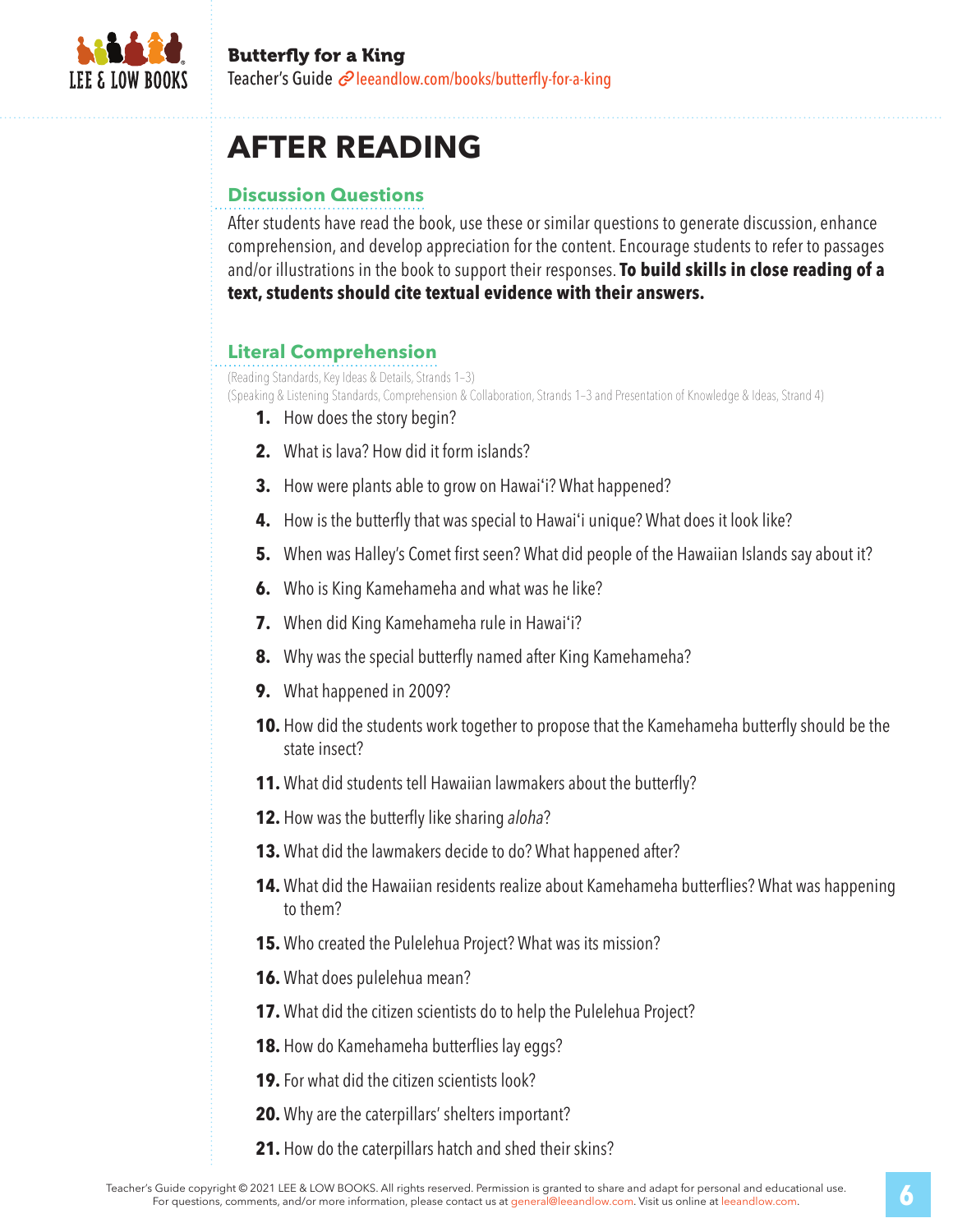

- **22.** When does the butterfly emerge from the caterpillar?
- **23.** How do female Kamehameha butterflies differ from male Kamehameha butterflies?
- **24.** How were the project's scientists working to breed and reintroduce the Kamehameha butterflies? What different strategies did they use?
- **25.** How did the project's scientists analyze and present all the data that was collected?
- **26.** Where did the people from the Department of Land and Natural Resources take the butterflies? What did they continue to do?
- **27.** Why did scientists decide to release eggs in the wild instead of actual butterflies?

#### **Extension/Higher Level Thinking**

(Reading Standards, Key Ideas & Details, Strands 2 and 3 and Craft & Structure, Strands 4 and 6)

(Speaking & Listening Standards, Comprehension & Collaboration, Strands 1–3 and Presentation of Knowledge & Ideas, Strand 4)

- **1.** What does the title *Butterflyfor a King: Saving Hawai*'*i's Kamehameha Butterflies* mean to you after reading the book? Why do you think the authors chose this particular title?
- **2.** How is the process of saving the Kamehameha butterflies unique? How do the citizen scientists and project scientists work together to preserve and help the butterflies survive? How might these procedures be used as a model for other projects to help save endangered species?
- **3.** Why were the fifth-grade students critical to the Kamehameha butterflies' survival? What did they do to help protect the butterflies? How did they work with state lawmakers and the surrounding community to promote awareness about the butterflies? How is this critical to the future of the species?
- **4.** Why do you think the butterfly's name is important? How did King Kamehameha and his legacy inspire the naming of the butterfly?
- **5.** What impact do the citizen scientists have in the project? How do they demonstrate that the entire community, and not just the project's scientists, could contribute to the health and survival of the Kamehameha butterflies?
- **6.** What did you learn from the Pulelehua Project? How did their work and collaboration inspire you? What can you do differently after reading about the citizen scientists and project scientists and their dedication to helping the butterflies?
- **7.** How did plants and animals that came to Hawai'i from other places affect the Kamehameha butterflies? How did those external plants and animals threaten the butterflies' survival?
- **8.** How do butterflies, including the Kamehameha butterflies, help their environment? What would happen to the Hawaiian environment if the Kamehameha butterflies became extinct?
- **9.** Describe the Hawaiian environment. What makes Hawai'i different from other states in the United States? Why?
- **10.** What other animals do you know about that are disappearing from places where they always lived, such as endangered animals? How do you think scientists and communities can help keep them alive?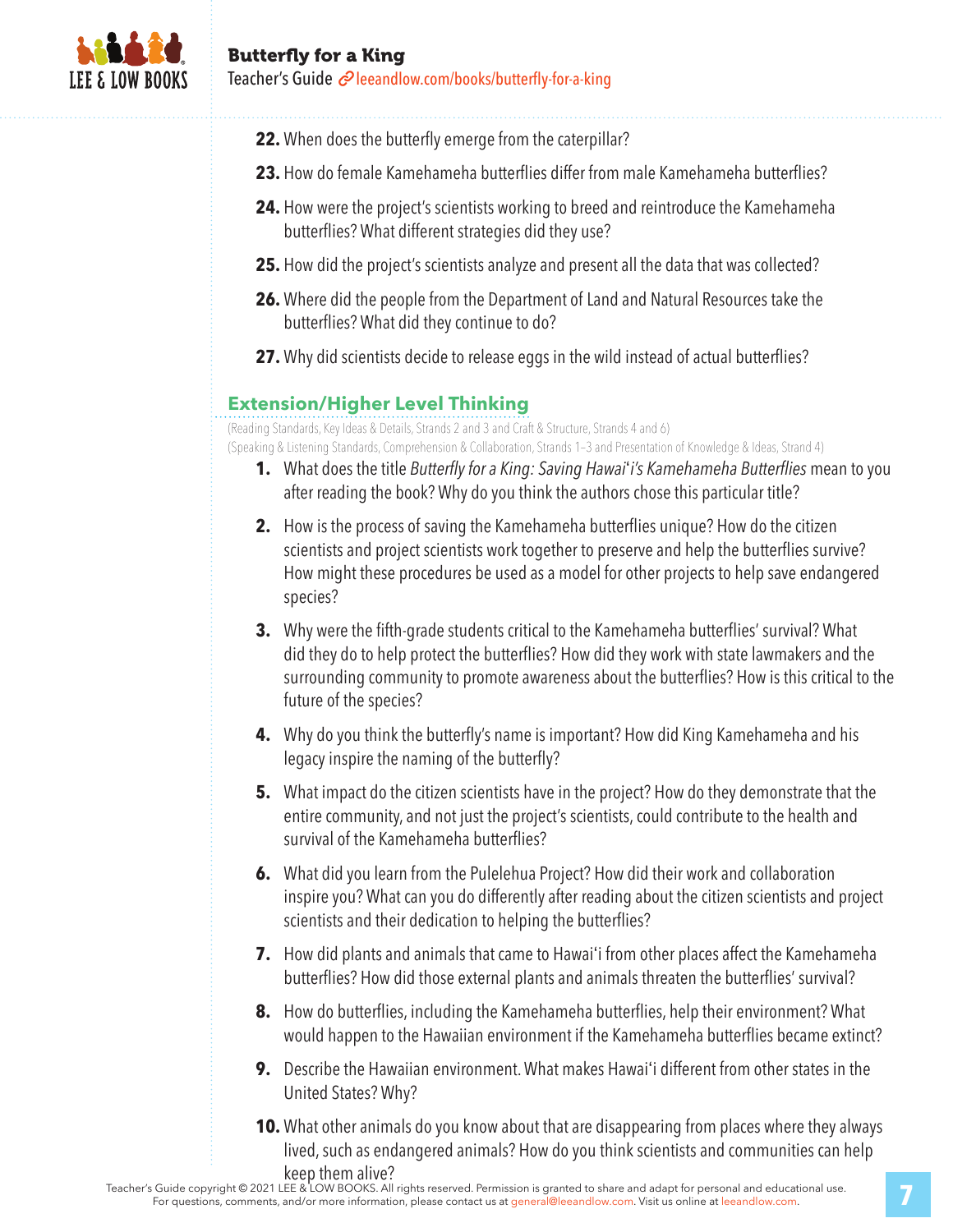

**11.** Explore the structure of this text. Does the story describe events chronologically, as comparison, as cause-and-effect, or as problems and solutions? Why do you think the authors structured the text the way they did? How does this story compare to other texts you have read?

#### **Reader's Response**

(Writing Standards, Text Types & Purposes, Strands 1–3 and Production & Distribution of Writing, Strands 4–6)

Use the following questions and writing activities to help students practice active reading and personalize their responses to the book. **Suggest that students respond in reader's response journals, essays, or oral discussion.** You may also want to set aside time for students to share and discuss their written work.

- **1.** What is one big thought you have after reading this book? Think about the fifth-grade students in the story as well as the scientists. What is your takeaway from the book? What would you tell a friend about the book?
- **2.** What do you think is Susan L. Roth's and Cindy Trumbore's message to the reader? Think about possible motivations behind the authors' intentions for creating this book. What do you think they wanted to tell their readers?
- **3.** Have students make a text-to-self connection. What kinds of connections did you make from this book to your own life?
- **4.** Have students make a text-to-text connection. Did you think of any other books while you read *Butterflyfor a King: Saving Hawai*'i*'s Kamehameha Butterflies*? Why did you make those connections?
- **5.** Have students make a text-to-world connection. What kind of connections did you make between this book and what you have seen in the world, such as online, on television, or in a newspaper? Why did this book make you think of that?
- **6.** What does caring for animals mean to students after reading? After reading *Butterflyfor a King: Saving Hawai*'*i's Kamehameha Butterflies*, how did your perspectives change about what it takes to maintain and preserve an animal species?
- **7.** What does community mean to you after reading this book? How did the Hawaiian community come together to help the butterflies? How can this model be used around the world?
- **8.** Describe a time when you or someone you know did something to take care of an animal or the environment. What was causing harm and how did you or the other person solve the problem? What can people do at home to help take care of the environment?
- **9.** Why is it important to learn about disappearing animal species and animal sanctuaries? How can we help animal species in the future?

#### **ELL Teaching Activities**

(Speaking & Listening Standards, Comprehension & Collaboration, Strands 1–3 and Presentation of Knowledge & Ideas, Strands 4–6) (Language Standards, Vocabulary Acquisition & Use, Strands 4–6)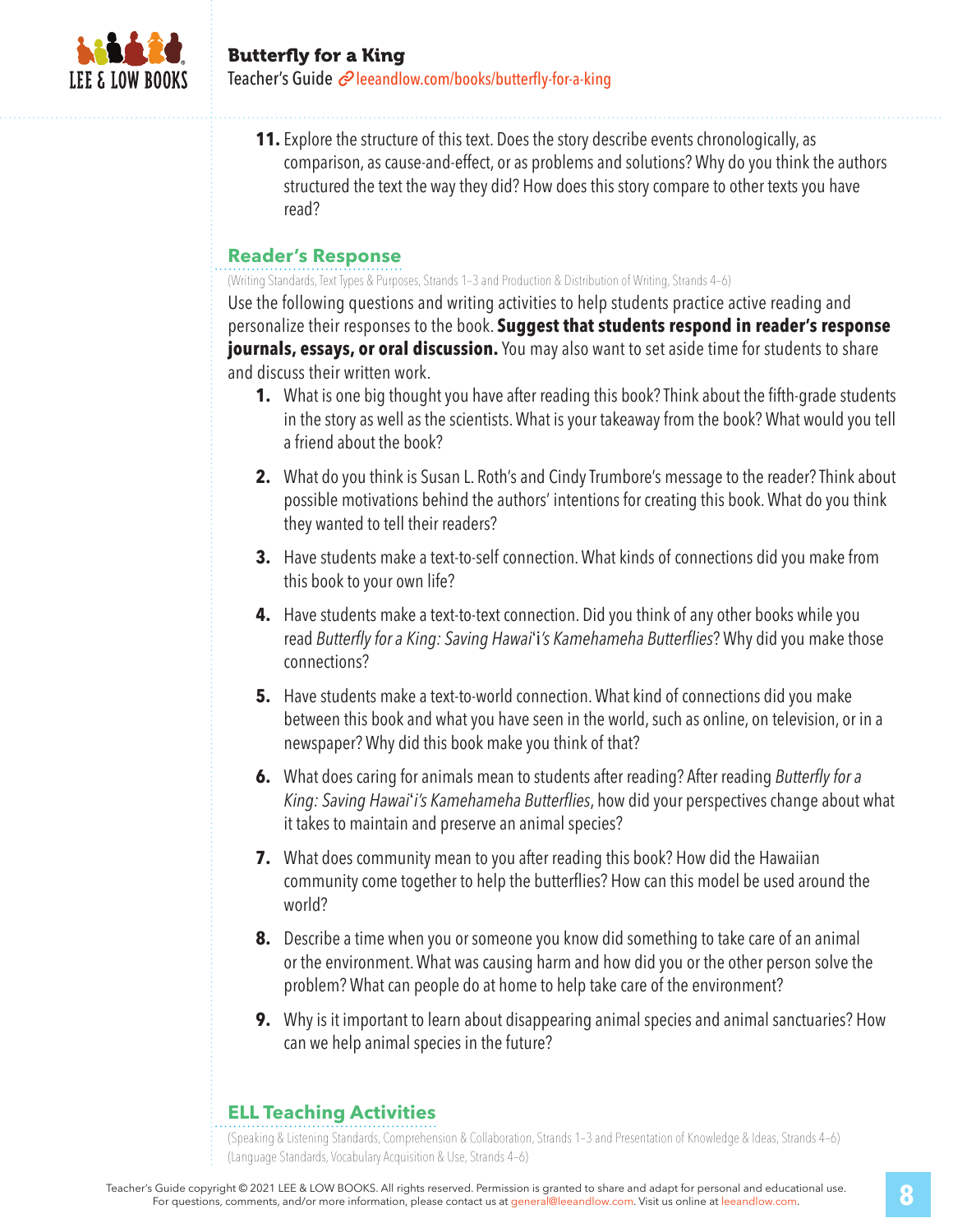

These strategies might be helpful to use with students who are English Language Learners.

- **1.** Assign ELL students to partner-read the story with strong English readers/speakers. Students can alternate reading between pages, repeat passages after one another, or listen to the more fluent reader. Alternatively, ELL students could read the larger text and strong English readers/ speakers, the smaller text.
- **2.** Have each student write three questions about the story. Then let students pair up and discuss the answers to the questions.
- **3.** Depending on students' level of English proficiency, after the first reading:
	- Review the illustrations in order and have students summarize what is happening on each page, first orally, then in writing.
	- Have students work in pairs to retell either the plot of the story or key details. Then ask students to write a short summary, synopsis, or opinion about what they have read.
- **4.** Have students give a short talk about the fifth graders and their quest to raise awareness about the plight of the Kamehameha butterflies.
- **5.** The book contains several content-specific and academic words that may be unfamiliar to students. Based on students' prior knowledge, review some or all of the vocabulary. Expose English Language Learners to multiple vocabulary strategies. Have students make predictions about word meanings, look up and record word definitions from a dictionary, write the meaning of the word or phrase in their own words, draw a picture of the meaning of the word, list synonyms and antonyms, create an action for each word, and write a meaningful sentence that demonstrates the definition of the word.

## **Social and Emotional Learning**

(Reading Standards, Key Ideas & Details, Strands 1-3 and Craft & Structure, Strands 4-6) (Speaking & Listening Standards, Comprehension & Collaboration, Strands 1–3 and Presentation of Knowledge & Ideas, Strand 4) (Writing Standards, Text Types & Purposes, Strands 1–2 and Production & Distribution of Writing, Strands 4–6) (Language Standards, Vocabulary Acquisition & Use, Strands 6)

Social and emotional learning involves being aware of and regulating emotions for healthy development. In addition to understanding one's own feelings, strong socio-emotional development allows individuals to develop empathy for others and to establish and maintain relationships.

Use the following prompts to help students study the socio-emotional aspects of this book.

- **1.** How does the community, including the fifth graders, citizen scientists, and project scientists, demonstrate problem-solving in *Butterflyfor a King: Saving Hawai*'*i's Kamehameha Butterflies*? What were some of the obstacles they came across and how did they come up with solutions?
- **2.** How do the butterflies reflect the concept of *aloha*? How is *aloha* important to the people of the Hawaiian Islands, and how do you think *aloha* relates to the butterflies? How can we spread *aloha* in our school and community?
- **3.** Choose an emotion that interests you: happiness, sadness, fear, anxiety, frustration, hope, perseverance, and so on. Illustrate or act out what that emotion looks like in *Butterflyfor a*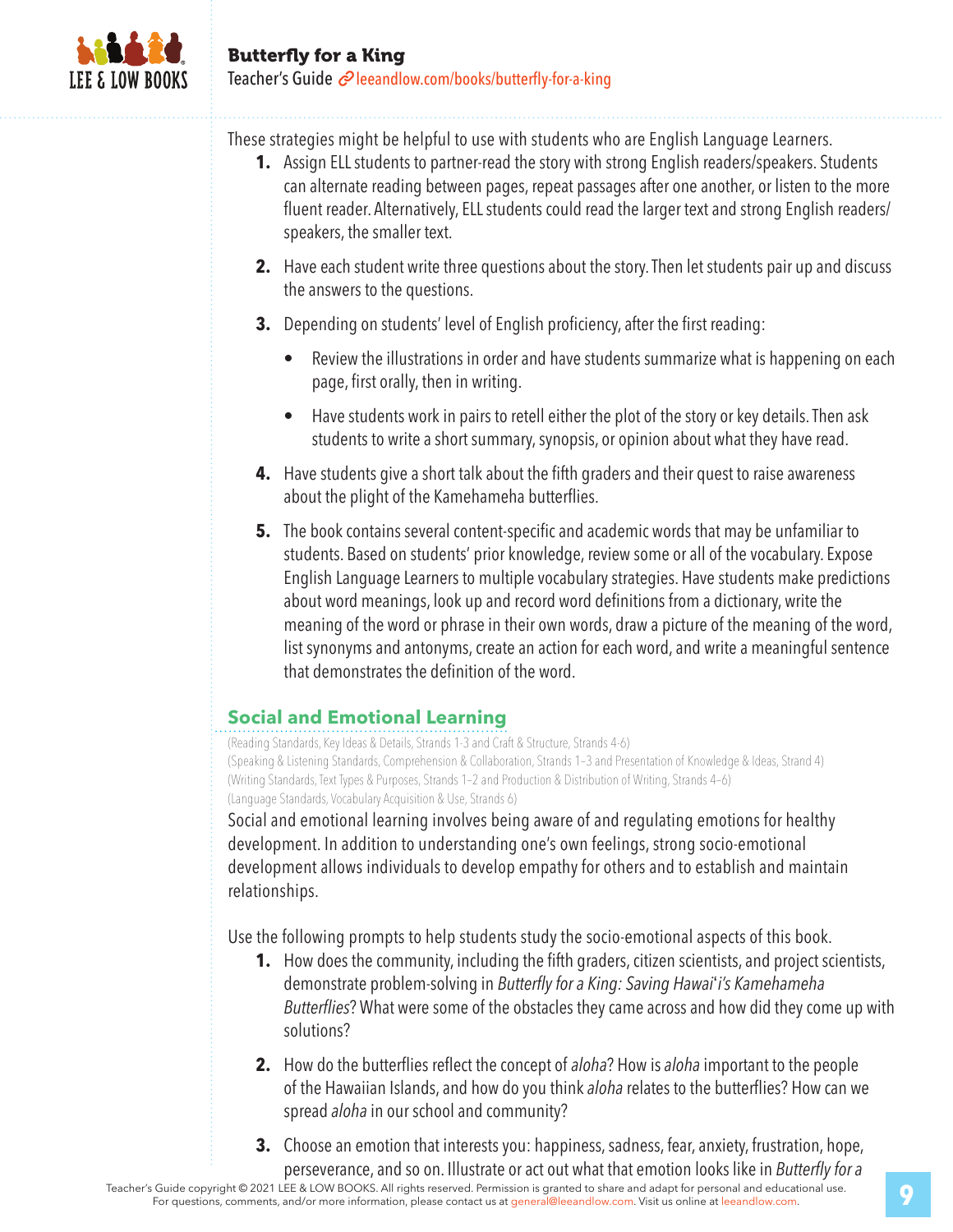

*King: Saving Hawai*'*i's Kamehameha Butterflies*.

## **INTERDISCIPLINARY ACTIVITIES**

(Introduction to the Standards, page 7: Students who are college and career ready must be able to build strong content knowledge, value evidence, and use technology and digital media strategically and capably)

Use some of the following activities to help students integrate their reading experiences with other curriculum areas. These can also be used for extension activities, for advanced readers, and for building a home-school connection.

### **English/Language Arts**

(RI.1.3 Describe the connection between two individuals, events, ideas, or pieces of information in a text.) (RI.2.3 Describe the connection between a series of historical events, scientific ideas or concepts, or steps in technical procedures in a text.) (RI.3.3 Describe the relationship between a series of historical events, scientific ideas or concepts, or steps in technical procedures in a text, using language that pertains to time, sequence, and cause/effect.) (RI.3.8 Describe the logical connection between particular sentences and paragraphs in a text (e.g., comparison, cause/effect, first/second/third in a sequence). (RI.4.3 Explain events, procedures, ideas, or concepts in a historical, scientific, or technical text, including what happened and why, based on specific information in the text.) (RI.4.8 Describe the overall structure (e.g., chronology, comparison, cause/effect, problem/solution) of events, ideas, concepts, or information in a text or part of a text.) (RI.5.3 Explain the relationships or interactions between two or more individuals, events, ideas, or concepts in a historical, scientific, or technical text based on specific information in the text.). \*Please note that these standards apply to all Interdisciplinary Activities.

• **Have students read other Lee & Low titles about animal conservation and preservation.** These books include *Parrots Over Puerto Rico* (leeandlow.com/books/parrotsover-puerto-rico), *Prairie Dog Song:The Keyto Saving North America's Grasslands* (leeandlow. com/books/prairie-dog-song), *Puffling Patrol* (leeandlow.com/books/puffling-patrol), and *EvergladesForever: Restoring America's Great Wetland* (leeandlow.com/books/evergladesforever). What do these areas of the world have in common? What are their differences? How do people work together to preserve the wildlife and environment? What are the obstacles they face to make sure the animals and the ecosystem are preserved? Have students write an essay about their findings.

• **Ask students to read through the text as well as the Afterword of** *Butterfly for a King* **and to then create an informational poster about Kamehameha butterflies.**  Using information from the book and additional research, students can create posters using photographs, facts, diagrams, and informative captions. What does the Kamehameha butterfly look like? Where does it live? What does it eat? Students can share their posters with small groups, the whole class, or the school at large.

- **The book has a poetic main idea sentence at the top of each spread and narrative prose in the main text at the bottom of each spread.** How is each of these an example of nonfiction writing? Which type of writing do you think is more effective in explaining complex information? Which is more enjoyable to read? Which type helps a reader retain information better? Why do you think the authors, Cindy Trumbore and Susan L. Roth, chose to employ several nonfiction writing styles to present the history of the Kamehameha butterflies?
- **Conduct a Cindy Trumbore and Susan L. Roth author and illustrator study with their other Lee & Low titles** *Parrots Over Puerto Rico* (leeandlow.com/books/parrotsover-puerto-rico)**,** *Prairie Dog Song: The Key to Saving North America's Grasslands*  (leeandlow.com/books/prairie-dog-song)**, and** *The Mangrove Tree: Planting Trees to Feed*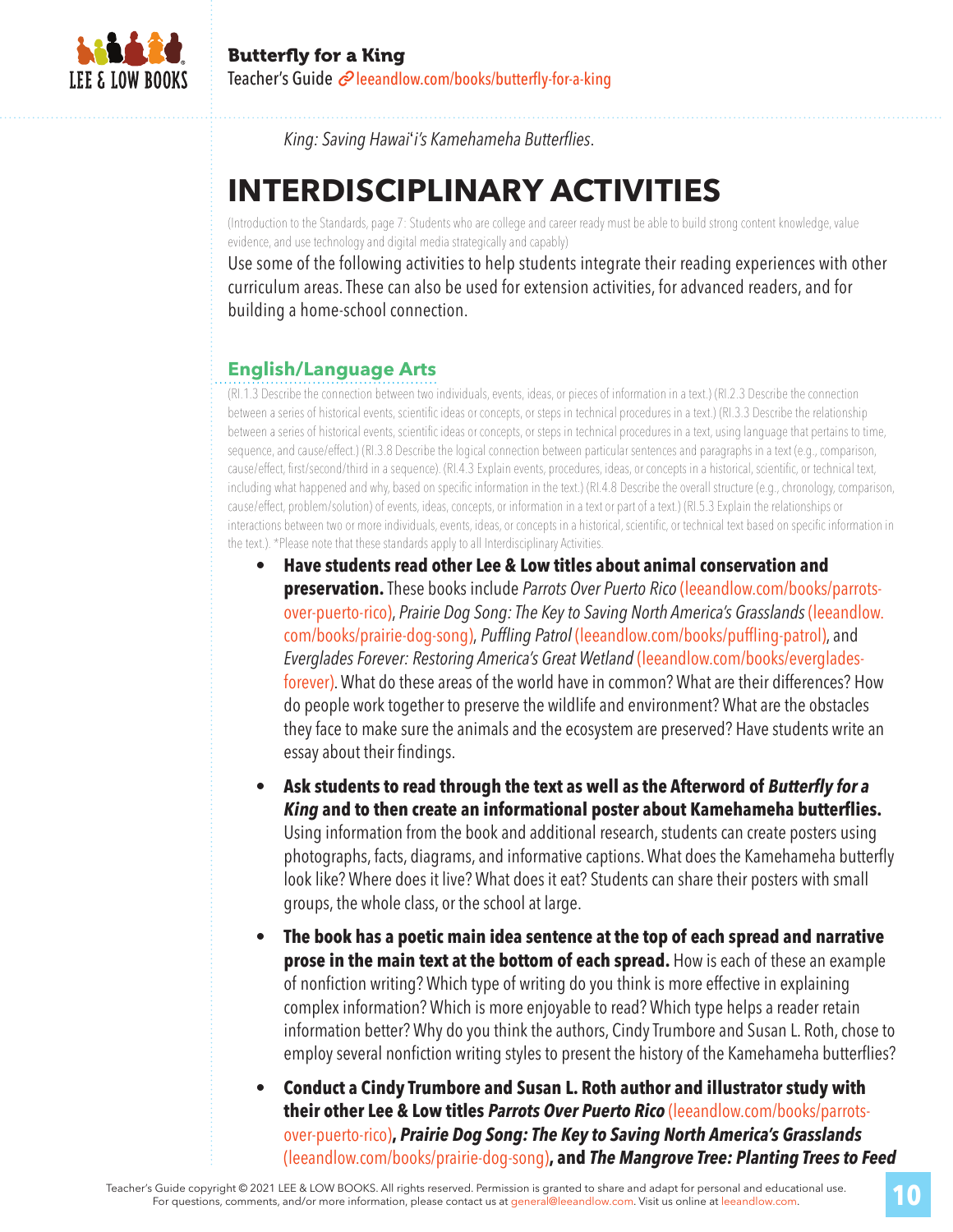

*Families* (leeandlow.com/books/the-mangrove-tree)**.** Make connections among the three texts. What themes do Cindy Trumbore's and Susan L. Roth's books have in common? How are the topics similar? How are they different? What do you think the authors' message is to their readers across all their books? What do you think their interests are? How are the illustrations the same and how do they vary across the four books?

- **Have students write an essay answering the following questions:** Do you think it is important for communities and governments to save threatened or endangered species? Why do you think so? What might happen if we don't promote children's education programs or create safe places for wildlife? Have students share their beliefs with a partner, a small group, or the whole class.
- **Encourage students to conduct more research on the meaning of** *aloha***.** What does *aloha* mean? How is it important to Hawaiian people? How does the meaning of *aloha* relate to the quest to save the Kamehameha butterflies? Have students write a poem or another written reaction to *aloha* and what it might mean in their life. Students can also create posters to display in the classroom about *aloha* and how it relates to their classroom community. For additional information see this website: https://www.skylinehawaii.com/blog/the-meaning-of*aloha*
- **Provide students with the opportunity to explore the cause and-effect structure**  of the text. Students can create a graphic organizer with "cause" on the left-hand side and "effect" on the right-hand side. Have students start with the large-type text at the top of the spreads as a model. How does the text on each left-hand side affect the text on the right-hand side? What is the cause, and what is the effect? Then students can examine the additional details in the text at the bottom of the spreads for more details. Have students share their findings with a partner or small group.
- **How was reading a picture book different from reading a newspaper article about Kamehameha butterflies?** Have students read the article "Reviving the Kamehameha butterfly population at Tantalus" (http://www.manoanow.org/kaleo/news/reviving-thekamehameha-butterfly-population-at-tantalus/article\_39134810-0a26-11e8-8b05 d318d2728572.html - http://www.manoanow.org/kaleo/news/reviving-the-kamehamehabutterfly-population-at-tantalus/article\_3913). After reading, students can create a Venn Diagram with the headings "Picture Book Nonfiction: Butterfly for a King" and "Expository Nonfiction: 'Reviving the Kamehameha butterfly population.'" Students can compare and contrast the different formats of the texts and the information they learned in each.
- **Tell students to imagine they will be interviewing members of the Pulelehua Project for a local newspaper or talk show.** Ask students to develop a list of five interview questions they want to ask. What do they want to learn about the scientists' daily work, their interactions with the butterflies, and more? Lead a class discussion, creating a combined list of questions and then narrowing that list down to ten essential questions.
- **Come up with questions to interview the authors and illustrator, Cindy Trumbore and Susan L. Roth.** What was their process behind creating *Butterflyfor a King: Saving Hawai*'*i's Kamehameha Butterflies*? What was their inspiration for writing the story about the Kamehameha butterflies? Read the Afterword and Illustrator's Note with students and have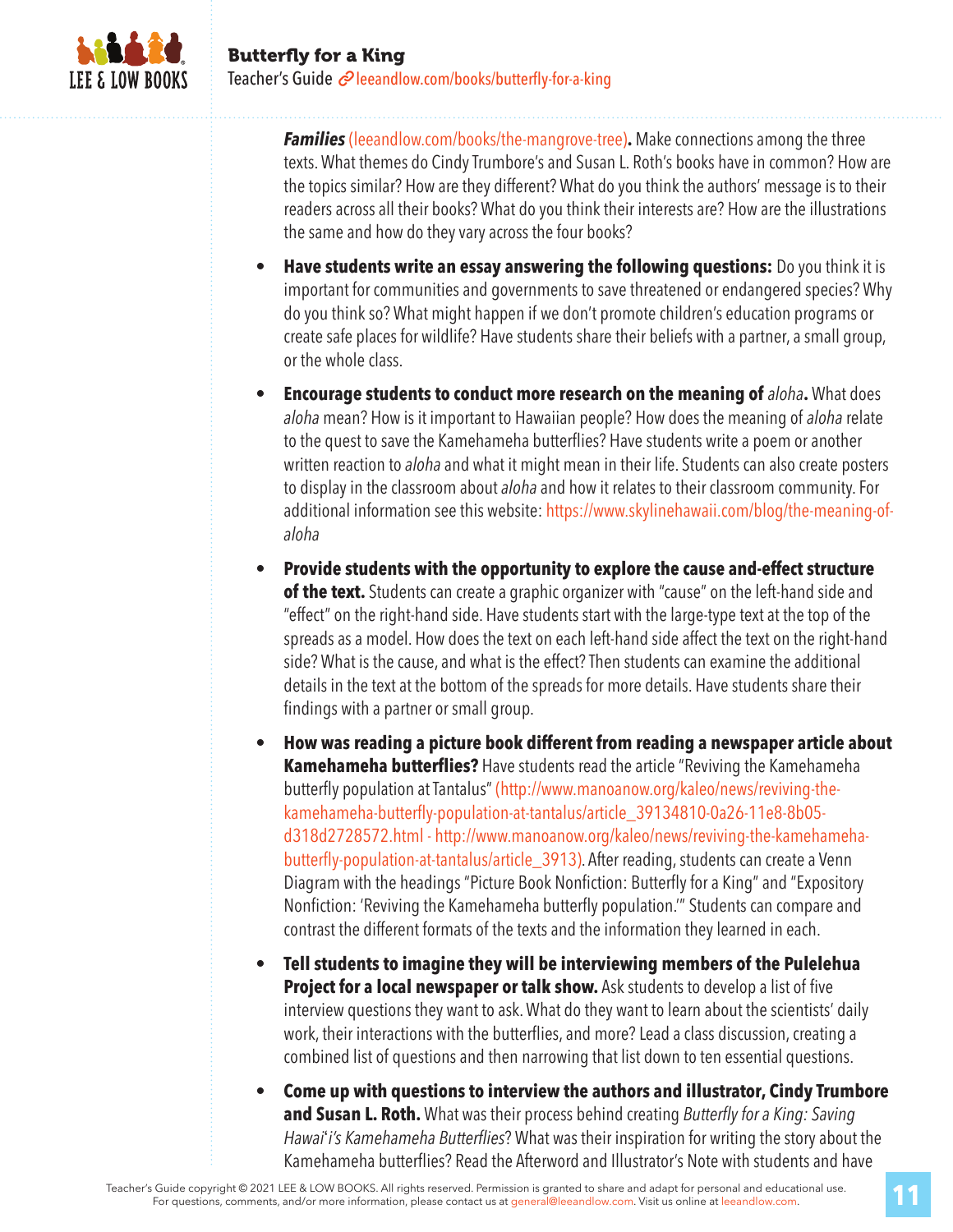

them discuss what they learned and how it made them think about the book differently. Why did you think they created this book for young readers? What was it like to collaborate on their other books? Consider reaching out to Cindy Trumbore and/or Susan L. Roth for a virtual author and or/illustrator visit (http://cindykane.net/) and (http://susanlroth.com/).

• **Encourage students to watch the book trailer** (https://www.youtube.com/ watch?v=9vCdcJEGHy4&feature=youtu.be) **for** *Butterfly for a King*. If the necessary equipment is available at school or in students' homes, encourage students to record and edit their own book trailers for *Butterfly for a King*. For ideas, check out this Creating Reading Excitement with Book Trailers lesson plan (http://www.readwritethink.org/classroomresources/ lesson-plans/book-report-alternativecreating-c-30914.html) by ReadWriteThink.org

### **Social Studies/Geography**

(Reading Standards, Key Ideas and Details, Strands 1–3, Craft and Structure, Strands 4–6, Integration of Knowledge & Ideas, Strands 7–9, Range of Reading of Text Complexity, Strand 10)

(Writing Standards, Text Types & Purposes, Strands 1–3, Production & Distribution of Writing, Strands 4 and 6, and Research to Build & Present Knowledge, Strands 7–9, Range of Writing, Strand 10)

(Speaking and Listening Standards, Comprehension and Collaboration, Strands 1–3, Presentation of Knowledge and Ideas, Strands 4–6)

- **Have students research the geography of Hawai**'**i.** What is the climate like? What physical features does Hawai'i have? What kinds of plants and animals live there? What makes Hawai'i unique from other states in the United States? Students may present their findings with photographs in a visual presentation format of their choosing. Consult National Geographic Kids' "Hawai'i" page for more information (https://kids.nationalgeographic.com/ explore/states/hawaii/).
- **Encourage students to learn more about the Manoa Cliff Restoration Area on O'ahu.** What is the geography like in this part of Hawai'i? What are other animals and plants that live in the area? How does the environment and geography help the plants and animals to live there? How does the restoration area continue to operate as a completely volunteer-run organization? See the organization's website for more information (https:// manoacliffreforestation.wordpress.com/the-manoa-cliff-native-reforestation-project/photogallery/).

• **The Pulelehua Project had citizen scientists, people of Hawai'i, as well as trained scientists collect data about the Kamehameha butterflies.** They worked together to collect data and educate people about the Kamehameha butterflies, in efforts to create a coexisting environment between the butterflies and humans. Research and discuss with students about a community in the US that has done similar work (https://www.citizenscience. gov/catalog/#). What species was endangered? How did scientists and people in the community help protect the species? How has a relationship been fostered between the animal species and humans? (https://cms.ctahr.hawaii.edu/pulelehua/)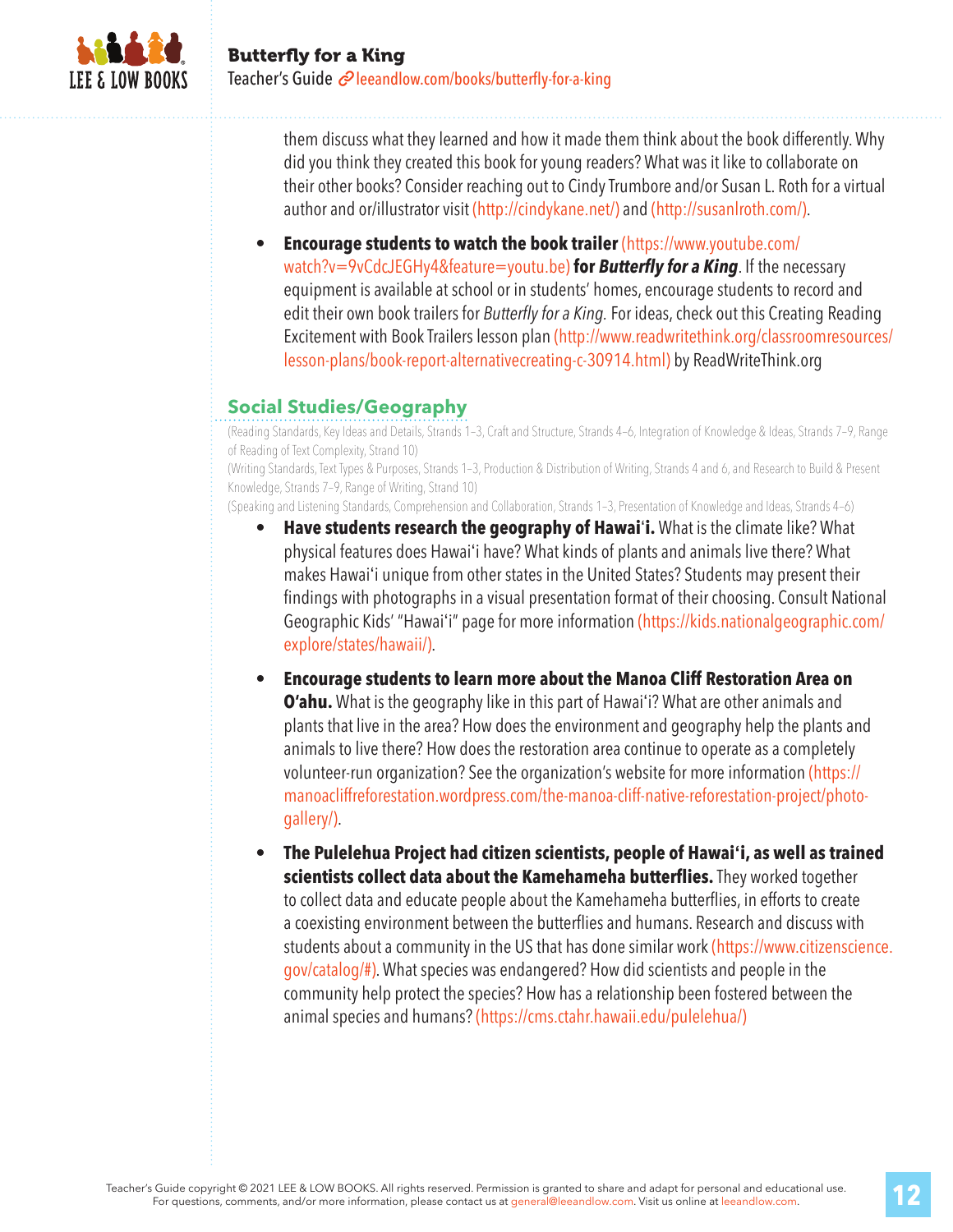

#### **Science**

(2-LS4-1 Biological Evolution: Unity and Diversity: Make observations of plants and animals to compare the diversity of life in different habitats; 3-LS4-4 Biological Evolution: Unity and Diversity: Make a claim about the merit of a solution to a problem caused when the environment changes and the types of plants and animals that live there may change; MS-LS2-5 Ecosystems: Interactions, Energy, and Dynamics: Evaluate competing design solutions for maintaining biodiversity and ecosystem services).

- **Encourage students to research a species that is endangered or threatened in your state or area of the country.** What does this species eat? What are its predators? How does this species care for its young? What impact have humans had on this species? What is its natural habitat like? What is being done, if anything, to protect or restore the population? Have students brainstorm with a partner, small group, or whole class about ways to help this particular species, and then create signs to hang bringing people's attention to this species.
- **Have students research different animal sanctuaries in their own region.** Are there particular animal sanctuaries in their communities? What species do they help protect? Why were the sanctuaries created? Who maintains them? Consider contacting employees of the sanctuary for students to interview. What would students want to learn about operating a sanctuary? Consult the Global Federation of Animal Sanctuaries for more information (https:// www.sanctuaryfederation.org/).
- **Inspire students to select an animal species of their choice that is endangered and conduct a research project.** Some guiding questions may include: What does the species eat? What are its predators? How does the species travel? Where do the animals live? What impact have humans had on the species? Why are the animals endangered? Why did students pick this particular animal for a research project? Students may present their findings with photographs and other visual elements of their choosing to a partner, small group, or whole class. The World Wildlife Fund lists all endangered species (https://www.worldwildlife.org/ species/directory?direction=desc&sort=extinction\_status).
- **Conduct a study on the life cycle of a butterfly.** How do butterflies grow and develop? Using evidence from the text and additional research, have students present their findings in a visual format of their choosing, such as an informational poster, collage, or digital presentation. National Geographic Kids has a page dedicated to the butterfly life cycle (https:// www.natgeokids.com/uk/discover/animals/insects/butterfly-life-cycle/). If possible, students may also raise butterflies in their classroom. The Sophia M. Sachs Butterfly House & Education Center in St. Louis, Missouri has useful tips on how to get started (http://www.butterflyschool. org/teacher/raising.html).
- **Research different kinds of butterflies in mainland United States.** There are more than 750 species of butterflies in mainland United States. Have students select a species after careful investigation—the Smithsonian has a page dedicated to butterflies (https:// www.si.edu/spotlight/buginfo/butterfly) and conduct a research study on the species. What does it look like? Where does this particular species live? What are some of the species' other behaviors? How does the species students chose compare to and contrast with the Kamehameha butterfly? Students may present their findings in a visual presentation format of their choosing.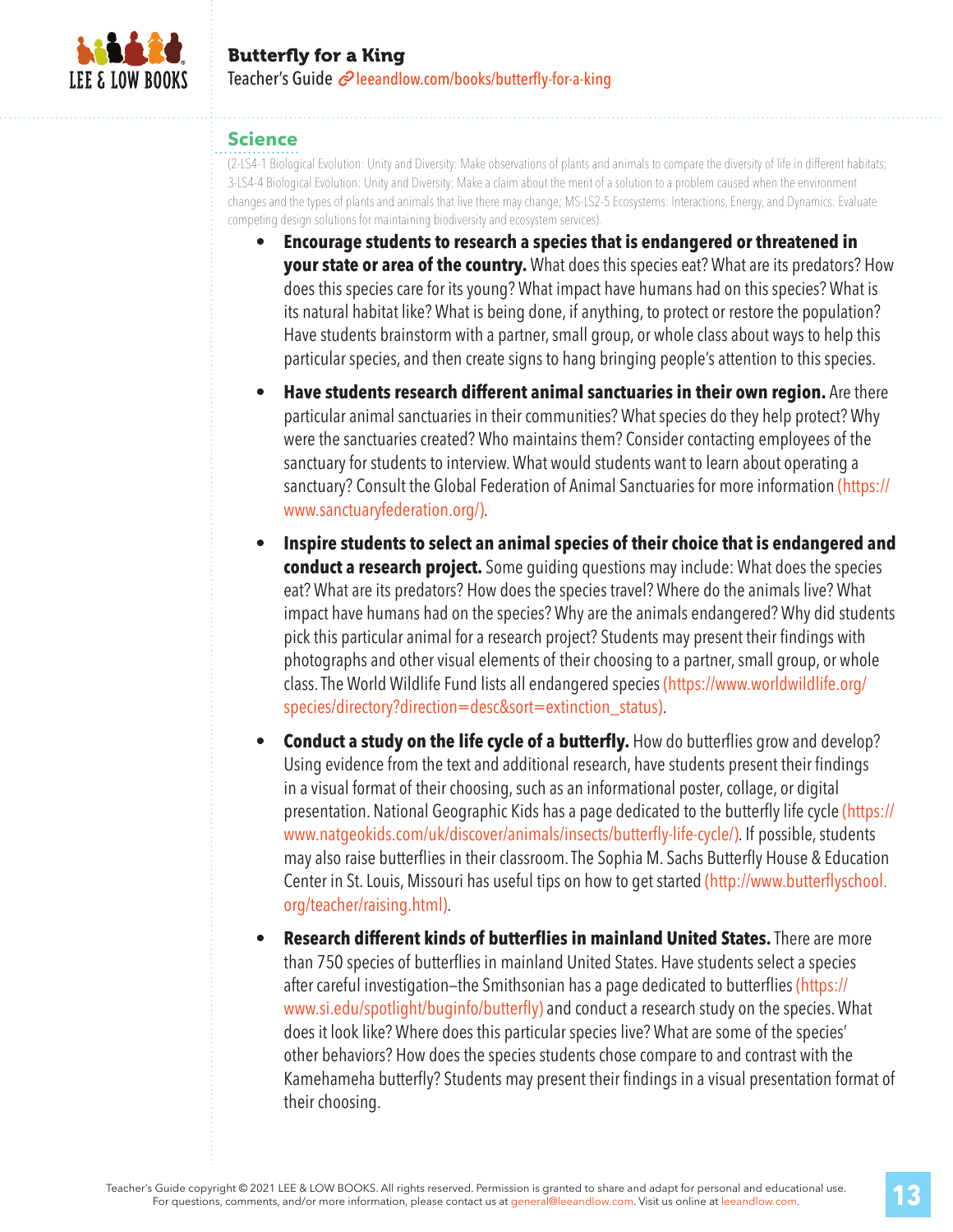

#### **Arts/Media**

(Reading Standards, Key Ideas and Details, Strands 1–3, Craft and Structure, Strands 4–6, Integration of Knowledge & Ideas, Strands 7–9, Range of Reading of Text Complexity, Strand 10)

(Writing Standards, Text Types & Purposes, Strands 1–3, Production & Distribution of Writing, Strands 4 and 6, Research to Build & Present Knowledge, Strands 7–9, and Range of Writing, Strand 10)

(Speaking and Listening Standards, Comprehension and Collaboration, Strands 1–3, Presentation of Knowledge and Ideas, Strands 4–6)

- **Susan L. Roth created collage illustrations for** *Butterflyfor a King: Saving Hawai*'*i's Kamehameha Butterflies***.** Have students create a paper collage illustration of butterflies. Students can study Susan L. Roth's style and arrange paper as they see fit to encapsulate the ways they want to present butterflies. Students may create collages to accompany their own butterfly poems using materials such as construction paper, old newspapers, magazines, fabric, and other recycled materials.
- **Have students create an artistic representation of a butterfly.** Let students choose the artistic mediums they prefer. What did they select to put in their art piece? What do they want to show people about butterflies? What's important to convey about butterflies and their importance in our world? Have students share their artwork with a partner, small group, or whole class.
- **At the top of each spread in** *Butterfly for a King***, there is a poetic sentence.** Have students read through the story again, focusing on just the words at the top of each spread. How does the story read differently when students concentrate on only that text? Afterward, students can create their own poems in response to *Butterflyfor a King*. How did the story make them feel? What do they want to convey in their poems?

#### **School-Home Connection**

(Reading Standards, Integration of Knowledge and Ideas, Strands 7 and 9) (Writing Standards, Text Types & Purposes, Strands 1-3, Production & Distribution of Writing, Strand 4, and Research to Build & Present Knowledge, Strands 7-9, Range of Writing, Strand 10)

(Speaking and Listening Standards, Comprehension and Collaboration, Strands 1-3, Presentation of Knowledge and Ideas, Strands 4-6)

- **Encourage students and their families to participate in Wildlife Watch, the National Wildlife Federation's national nature-watching program created for people of all ages.** Students and families share the details of the wildlife they see in their communities to help National Wildlife Federation track the health and behavior of species worldwide (www.nwf.org/Wildlife/WildlifeConservation/Citizen-Science.aspx).
- **The scientists working to preserve the Kamehameha butterflies demonstrate a lot of persistence and commitment.** Ask students to interview their caregivers about a time they faced a significant obstacle to a goal. How did the caregiver overcome it? What made the person persist in reaching for her or his goal? What advice does the caregiver have for someone who must tackle a challenge? Why is persistence important? Students should write down the answers to their interview questions and may wish to share them in class.
- **If possible, have students look at Kamehameha butterflies with their families at home.** Consult the University of Hawai'i's webpage on Kamehameha butterflies that has information about their life cycle, what they look like, as well as videos to learn more about the butterflies (https://cms.ctahr.hawaii.edu/pulelehua/How-to-Identify/Kamehameha-Butterfly). Ask students what they learned with their grown-ups from researching the Kamehameha